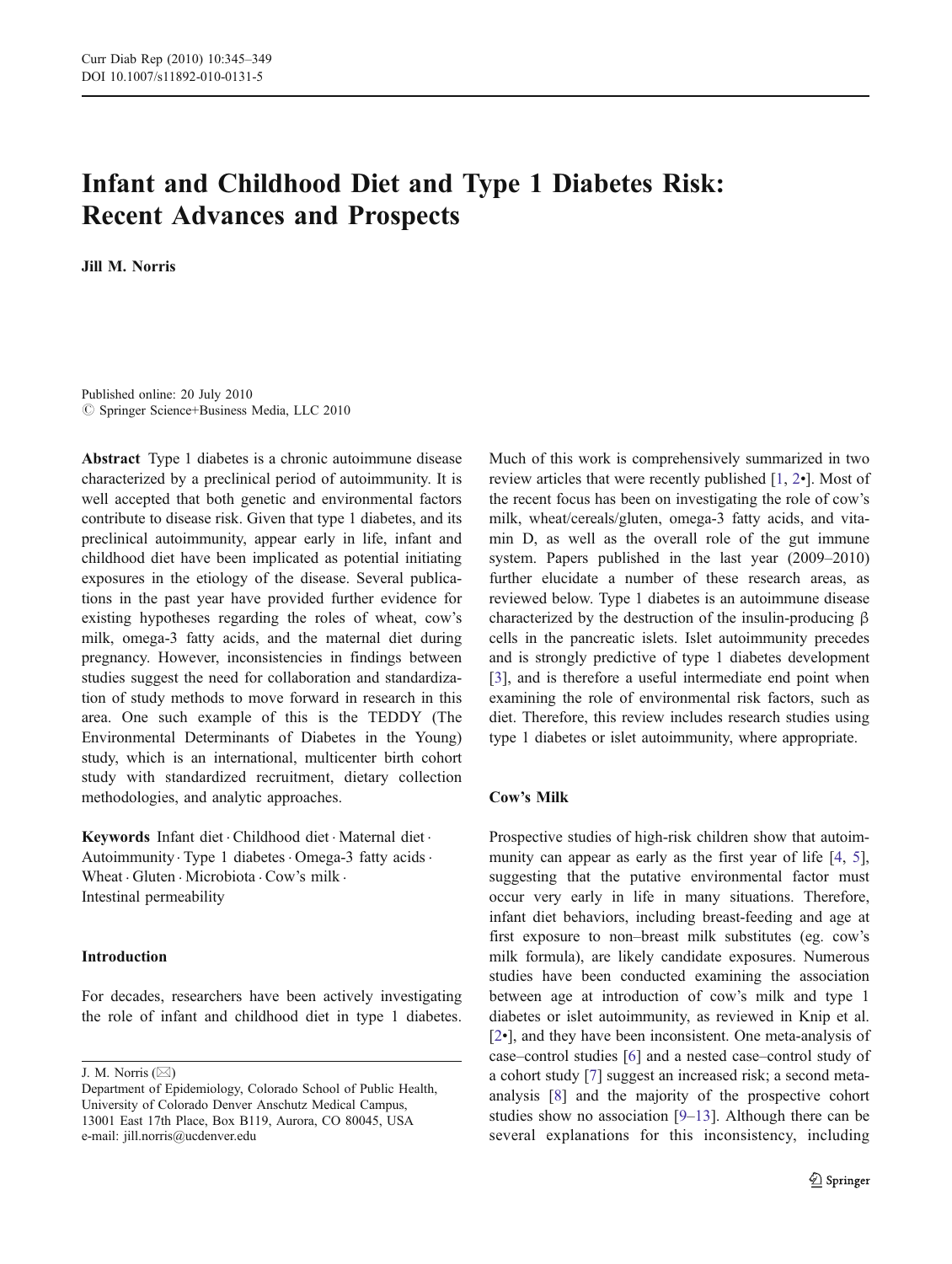methodologic differences in population selection and data collection, one alternative explanation is gene-environment interaction, with differences in the observed exposure association driven by differences in gene allele frequency across populations. Lempainen et al. [[14\]](#page-3-0) genotyped polymorphisms in three type 1 diabetes candidate genes (INS, PTPN22, and CTLA4) and tested whether their effect on risk of islet autoimmunity differed by whether children had been exposed to cow's milk formula before or after 6 months of age. The investigators found that the association between PTPN22 and islet autoimmunity was only significant in children exposed to cow's milk formula prior to 6 months of age, suggesting that the effect of certain environmental exposures, such as early exposure to milk, may not be involved in the disease process in all cases, and that this gene-environment interaction may explain the contradictory observations on this topic across different populations.

Virtanen et al. [\[15](#page-3-0)] set out to investigate whether serum fatty acids differed between children developing islet autoimmunity and those remaining autoantibody negative. Myristic acid, pentadecanoic acid, monounsaturated palmitoleic acid isomers 16:1 n-7 and 16:1 n-9, and conjugated linoleic acid were positively associated with the risk of islet autoimmunity at or before the time of seroconversion. Because these serum fatty acids are biomarkers of milk and ruminant meat fat consumption [\[16](#page-3-0), [17\]](#page-3-0), this suggests that higher current consumption of milk and meat may be associated with risk of islet autoimmunity. Linoleic acid, which reflects vegetable oil intake [\[18](#page-3-0)], was inversely associated with the risk of islet autoimmunity, suggesting that current consumption of vegetable oil may be protective.

#### Maternal Diet during Pregnancy

Two papers published in the past year investigated dietary exposures in the maternal diet during pregnancy and risk of islet autoimmunity. Brekke and Ludvigsson [[19\]](#page-3-0) used a 22 item food frequency questionnaire collected just after delivery to examine the maternal diet collected from 5724 mother-infant pairs in Sweden. The investigators found that a low consumption of vegetables (<1 time/week) in the maternal diet was associated with a higher risk of islet autoimmunity in the child compared with daily consumption of vegetables (OR, 2.89; 95% CI, 1.18–7.05). No other factors in the maternal diet were found to be associated with islet autoimmunity in this analysis, which is contradictory to previous studies that have suggested that greater consumption of potatoes was associated with a lower risk of islet autoimmunity in children at increased risk for type 1 diabetes [[20\]](#page-3-0).

A Finnish study examined the maternal diet during pregnancy in 4297 mothers whose children are at increased risk for type 1 diabetes, recently reporting data concerning vitamin D intake [[21\]](#page-3-0). Using an 181-item food frequency questionnaire, which asked about intake during the 8th month of pregnancy and was collected 1 to 3 months after delivery, the investigators found that vitamin D intake was not associated with risk of islet autoimmunity nor type 1 diabetes in the child, which contradicts previous studies that found that maternal vitamin D intake was associated with a decreased risk of islet autoimmunity in the child overall [\[22](#page-3-0)] or in the first year of life [[23\]](#page-3-0).

## Wheat

In the biobreeding diabetes-prone (BB-DP) rat, it has been shown that gluten precipitates the onset of autoimmunity and diabetes [[24\]](#page-4-0). Moreover, MacFarlane et al. [[25](#page-4-0)] identified a wheat storage protein, which was subsequently identified as Glo-3A that may be associated with islet damage, by observing that antibodies to this protein were detectable in patients with diabetes but not in nondiabetic patients. Two prospective studies of high-risk infants and children showed an increased risk for islet autoimmunity associated with first introduction of cereals or gluten in the first 3 months of life when compared with first introduction in the 4th to 6th month of life [\[9](#page-3-0), [10](#page-3-0)]. These data suggest that there are specific times in infancy wherein gluten or cereal exposure is associated with an increased risk of developing islet autoimmunity. The risk associated with early exposure may suggest a mechanism involving an aberrant immune response to cereal, gluten, or wheat antigens in an immature gut immune system among susceptible individuals.

Two studies were published in the past year that investigated what the aberrant immune response to wheat might be. Simpson et al. [\[26](#page-4-0)] compared levels of antibodies to a wheat storage globulin homologue of Glo-3A, which is a nongluten component of the wheat protein matrix, in children with and without islet autoimmunity. Although Glo-3A antibody levels did not differ between children with and without islet autoimmunity, the Glo-3A antibody levels were correlated with gluten intake, and inversely correlated with breast-feeding duration, but only in the children who developed islet autoimmunity. This suggests that Glo-3A antibodies may be markers of dietary exposure and may represent a unique response to exposure that is specific to children developing autoimmunity.

Mojibian et al. [\[27](#page-4-0)•] compared the immune response to wheat polypeptides between patients with type 1 diabetes and healthy control subjects. Diabetic patients showed a marked T-cell proliferation response to wheat polypeptides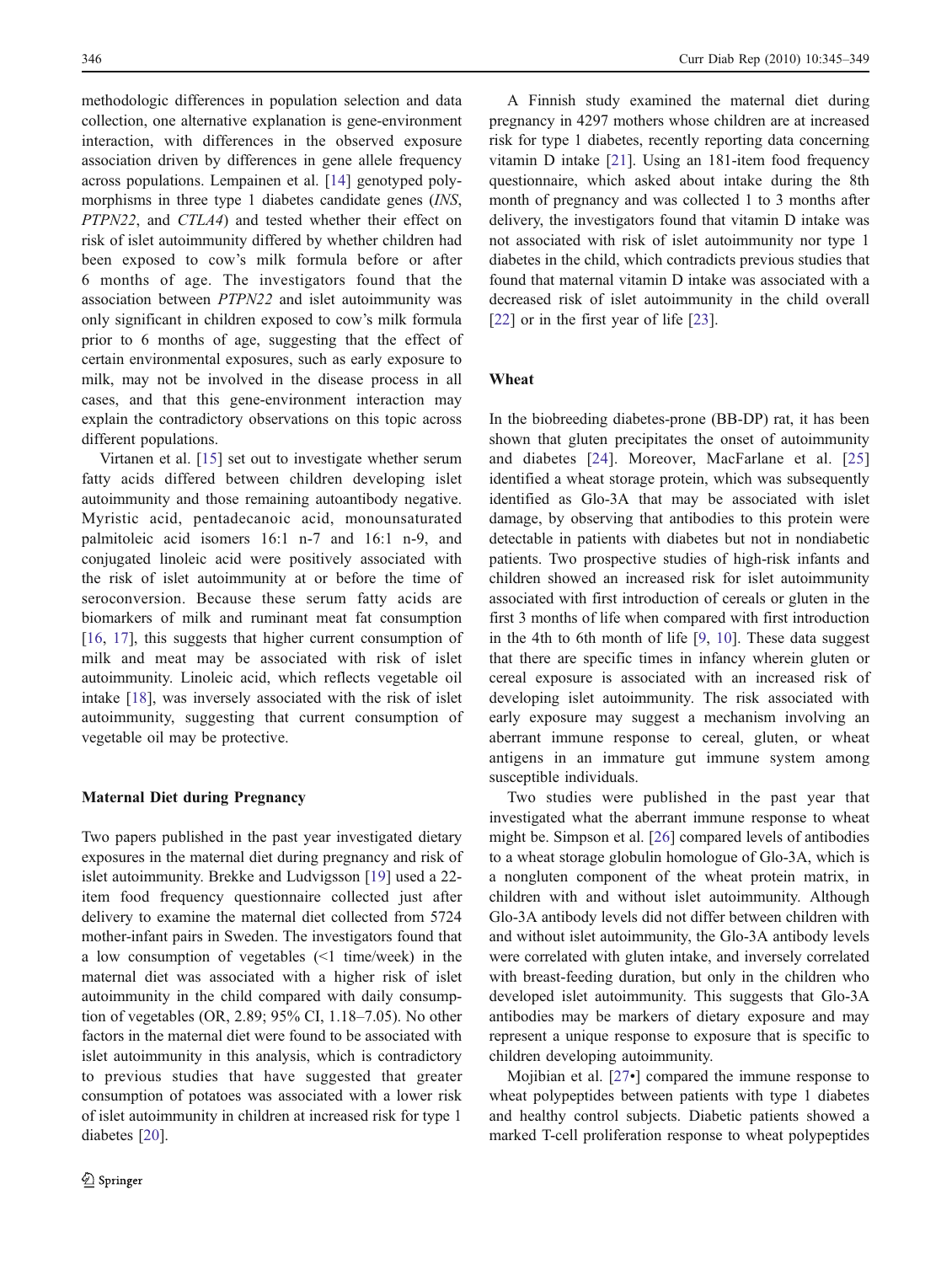and, to a lesser extent, other dietary antigens such as ovalbumin and gliadin. These data suggest a general impairment of oral tolerance in some diabetic patients with the strongest response induced by a mixture of wheat polypeptides. One potential mechanism is that wheat polypeptides or perhaps gliadin (the fraction of gluten that is the most antigenic) pass through the gut epithelial barrier of the intestine, possibly during an episode of increased intestinal permeability for some as yet unknown reason. In susceptible individuals, this then triggers an immune response that leads to an inflammatory reaction, and then eventually autoimmune disease. Additional work needs to be done to provide evidence for this hypothesis; nonetheless, these two recently published papers as well as previous work suggest that the gut is an active player in the disease process leading to diabetes.

#### Gut Microbiome/Gut Permeability/Mucosal Immunity

In 2008, Vaarala et al. [[28](#page-4-0)••] published a review of the evidence that type 1 diabetes results from a complex interrelationship between the gut microbiome, gut permeability, and mucosal immunity. Although there are no studies showing that animals or humans with type 1 diabetes or at risk for diabetes have a different microbiome than nondiabetic individuals, a study in nonobese diabetic mice showing that probiotic administration prevented the development of diabetes is suggestive that the microbiome might be important [[29\]](#page-4-0). A study published this year adds evidence to this hypothesis. Valladares et al. [\[30](#page-4-0)] isolated two Lactobacillus strains from BB diabetes-resistant (BB-DR) rats, and then injected them into BB-DP rats to investigate their effect on the development of diabetes. BB-DR rats given Lactobacillus johnsonii but not Lactobacillus reuteri post-weaning developed diabetes at a reduced rate. These rats showed higher levels of the tight junction protein, claudin, suggesting that the feeding of L. johnsonii may have increased the gut barrier, thus inhibiting the passage of inflammatory antigens. This hypothesis is supported by a number of animal and human studies suggesting that the gut is more permeable in type 1 diabetic patients and that this may be true even before the diagnosis of type 1 diabetes [\[28](#page-4-0)••]. And finally, observations that dietary exposures, particularly during infancy, can modulate the gut microbiota [\[31,](#page-4-0) [32](#page-4-0)] suggest one mechanism by which diet may have an important role in the etiology of type 1 diabetes.

## Omega-3 Fatty Acids

Factors in the diet may also play a protective role in the etiology of type 1 diabetes. In a longitudinal observational study following otherwise healthy children who are at increased risk for developing type 1 diabetes, investigators reported that higher omega-3 fatty acid intake was associated with a lower risk of islet autoimmunity (hazard ratio [HR], 0.45), and likewise, that higher omega-3 fatty acid levels in the erythrocyte membrane were associated with a lower risk of islet autoimmunity (HR, 0.63) [[33\]](#page-4-0). This finding is supported by a case–control study from Norway that showed that children with type 1 diabetes were less likely to have been given cod liver oil during infancy than controls [[34\]](#page-4-0). A paper published in the past year sheds light on the possible mechanism behind these observations. Wei et al. [\[35](#page-4-0)•] developed a transgenic mouse model that overexpressed the mfat-1 gene, which converts omega-6 fatty acids to omega-3 fatty acids, with the end result being higher endogenous production of omega-3 fatty acids. This enabled the investigators to examine the effect of higher omega-3 fatty acid levels on the insulin-producing β cells of the pancreas. They showed that higher cellular production of omega-3 fatty acids enhances insulin secretion and confers resistance to cytokine-induced β-cell destruction [\[35](#page-4-0)•]. At the moment, it is unclear how changes in polyunsaturated fatty acid levels impact insulin secretion and survival of the β cells. The production of omega-3 fatty acids in the  $\beta$  cells and islets via *mfat-1* activity is achieved by using omega-6 fatty acids as substrates, thus bringing down the ratios of omega-6 to omega-3 fatty acids. Because the eicosanoid products derived from omega-6 fatty acids are more proinflammatory than those derived from omega-3 fatty acids, this would reduce the inflammatory state in the β cell, and may explain mechanistically why increased intake of omega-3 fatty acids or a decreased ratio of omega-6 to omega-3 fatty acids may reduce the risk of type 1 diabetes.

# Prospects: The Environmental Determinants of Diabetes in the Young (TEDDY)

Although quite a bit of interesting research regarding diet and risk of type 1 diabetes has been published in the past year, there are still a number of holes and a troubling lack of consistency in the findings to date. It is likely that the results from previous studies have been confounded by imprecise assessment of dietary exposure, recall bias, failure to assess dietary exposures at very early ages, differing definitions of exposures, and small sample sizes. While many of these issues will be worked out with time as the scientific process takes place, an impressive development that is likely to facilitate this area of research in the near future is the collaborative study, TEDDY (The Environmental Determinants of Diabetes in the Young). The TEDDY study is a multicenter, multinational, epide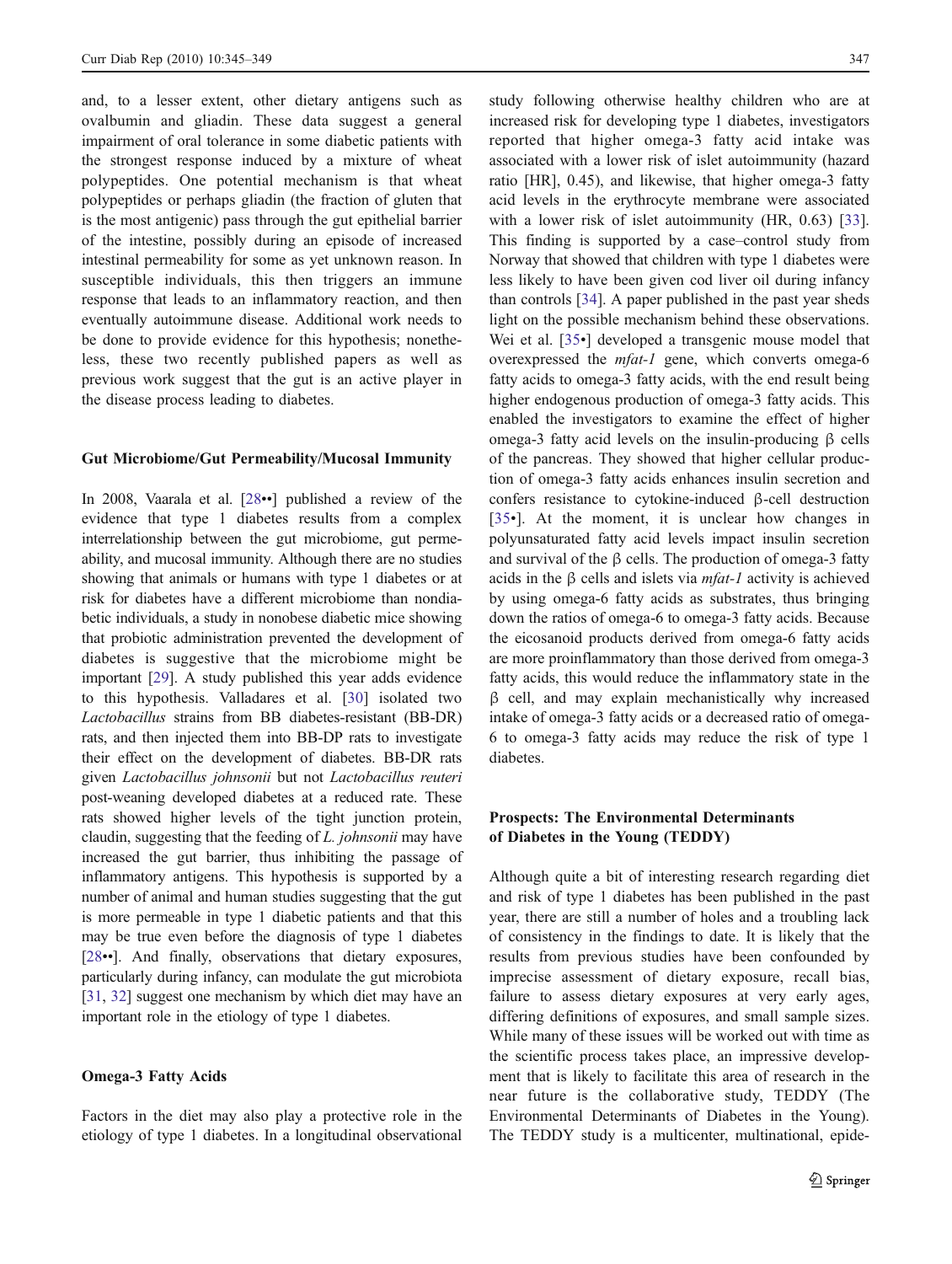<span id="page-3-0"></span>miologic study aimed at identifying environmental exposures that are associated with increased risk of autoimmunity and type 1 diabetes [[36\]](#page-4-0). Maternal diet during pregnancy is assessed with a short food frequency questionnaire, concentrating on the intakes of fish, milk, and cereals. The duration of total and exclusive breast-feeding, age at introduction of various foods during the first 2 years of life, type of infant formulas used, source of drinking water (eg, local waterworks, bottled water, and private wells), elimination diets, and use of dietary supplements are recorded prospectively. Infant and childhood diet are assessed by 3-day diet records at 3-month intervals during the first year of life and biannually thereafter. In addition, plasma, erythrocytes, and toenail clippings are stored for future dietary biomarker analyses. TEDDY will provide an opportunity to fill important gaps in our understanding of the role of diet in the etiology of type 1 diabetes by studying from birth over 7000 high-risk children using an extensive arsenal of prospective dietary exposure assessments.

### Conclusions

Evidence is building that infant and childhood diet play an important role in the etiology of type 1 diabetes and diabetes autoimmunity, and recent studies have started to explore the mechanism behind this relationship. Newly formed collaborative studies will help us to elucidate and interpret these exciting findings.

Disclosure No potential conflict of interest relevant to this article was reported.

### References

Papers of particular interest, published recently, have been highlighted as:

- Of importance
- •• Of major importance
- 1. Virtanen SM, Knip M: Nutritional risk predictors of beta cell autoimmunity and type 1 diabetes at a young age. Am J Clin Nutr 2003, 78:1053–1067.
- 2. Knip M, Virtanen SM, Akerblom H: Infant feeding and risk of type 1 diabetes. Am J Clin Nutr 2010, 91:1506S–1513S. This article reviews the latest research in the area of infant diet and risk of type 1 diabetes and islet autoimmunity.
- 3. Verge CF, Gianani R, Kawasaki E, et al.: Prediction of type I diabetes in first-degree relatives using a combination of insulin, GAD, and ICA512bdc/IA-2 autoantibodies. Diabetes 1996, 45:926–933.
- 4. Ziegler AG, Hummel M, Schenker M, Bonifacio E: Autoantibody appearance and risk for development of childhood diabetes in

offspring of parents with type 1 diabetes: the 2-year analysis of the German BABYDIAB Study. Diabetes 1999, 48:460–468.

- 5. Kimpimaki T, Kupila A, Hamalainen AM, et al.: The first signs of beta-cell autoimmunity appear in infancy in genetically susceptible children from the general population: the Finnish Type 1 Diabetes Prediction and Prevention Study. J Clin Endocrinol Metab 2001, 86:4782–4788.
- 6. Gerstein HC: Cow's milk exposure and type I diabetes mellitus a critical overview of the clinical literature. Diabetes Care 1994, 17:13–19.
- 7. Kimpimaki T, Erkkola M, Korhonen S, et al.: Short-term exclusive breastfeeding predisposes young children with increased genetic risk of Type I diabetes to progressive beta-cell autoimmunity. Diabetologia 2001, 44:63–69.
- 8. Norris JM, Scott FW.: A meta-analysis of infant diet and insulindependent diabetes mellitus: do biases play a role? Epidemiology 1996, 7:87–92.
- 9. Norris JM, Barriga K, Klingensmith G, et al.: Timing of initial cereal exposure in infancy and risk of islet autoimmunity. JAMA 2003, 290:1713–1720.
- 10. Ziegler AG, Schmid S, Huber D, et al.: Early infant feeding and risk of developing type 1 diabetes-associated autoantibodies. JAMA 2003, 290:1721–1728.
- 11. Virtanen SM, Kenward MG, Erkkola M, et al.: Age at introduction of new foods and advanced beta cell autoimmunity in young children with HLA-conferred susceptibility to type 1 diabetes. Diabetologia 2006, 49:1512–1521.
- 12. Couper JJ, Steele C, Beresford S, et al.: Lack of association between duration of breast-feeding or introduction of cow's milk and development of islet autoimmunity. Diabetes 1999, 48:2145–2149.
- 13. Savilahti E, Saarinen KM: Early infant feeding and type 1 diabetes. Eur J Nutr 2009, 48:243–249.
- 14. Lempainen J, Vaarala O, Makela M, et al.: Interplay between PTPN22 C1858T polymorphism and cow's milk formula exposure in type 1 diabetes. J Autoimmun 2009, 33:155–164.
- 15. Virtanen SM, Niinisto S, Nevalainen J, et al.: Serum fatty acids and risk of advanced [beta]-cell autoimmunity: a nested case-control study among children with HLA-conferred susceptibility to type I diabetes. Eur J Clin Nutr 2010 May 26 [Epub ahead of print].
- 16. Wolk A, Furuheim M, Vessby B: Fatty acid composition of adipose tissue and serum lipids are valid biological markers of dairy fat intake in men. J Nutr 2001, 131:828–833.
- 17. Crowe FL, Skeaff CM, Green TJ, Gray AR: Serum fatty acids as biomarkers of fat intake predict serum cholesterol concentrations in a population-based survey of New Zealand adolescents and adults. Am J Clin Nutr 2006, 83:887–894.
- 18. Zock PL, Mensink RP, Harryvan J, et al.: Fatty acids in serum cholesteryl esters as quantitative biomarkers of dietary intake in humans. Am J Epidemiol 1997, 145:1114–1122.
- 19. Brekke HK, Ludvigsson J: Daily vegetable intake during pregnancy negatively associated to islet autoimmunity in the offspring—The ABIS Study. Pediatr Diabetes 2009 Sep 16 [Epub ahead of print].
- 20. Lamb MM, Myers MA, Barriga K, et al.: Maternal diet during pregnancy and islet autoimmunity in offspring. Pediatr Diabetes 2008, 9:135–141.
- 21. Marjamaki L, Niinisto S, Kenward MG, et al.: Maternal intake of vitamin D during pregnancy and risk of advanced beta cell autoimmunity and type 1 diabetes in offspring. Diabetologia 2010, 53:1599–1607.
- 22. Fronczak CM, Baron AE, Chase HP, et al.: In utero dietary exposures and risk of islet autoimmunity in children. Diabetes Care 2003, 26:3237–3242.
- 23. Brekke HK, Ludvigsson J: Vitamin D supplementation and diabetes-related autoimmunity in the ABIS study. Pediatr Diabetes 2007, 8:11–14.